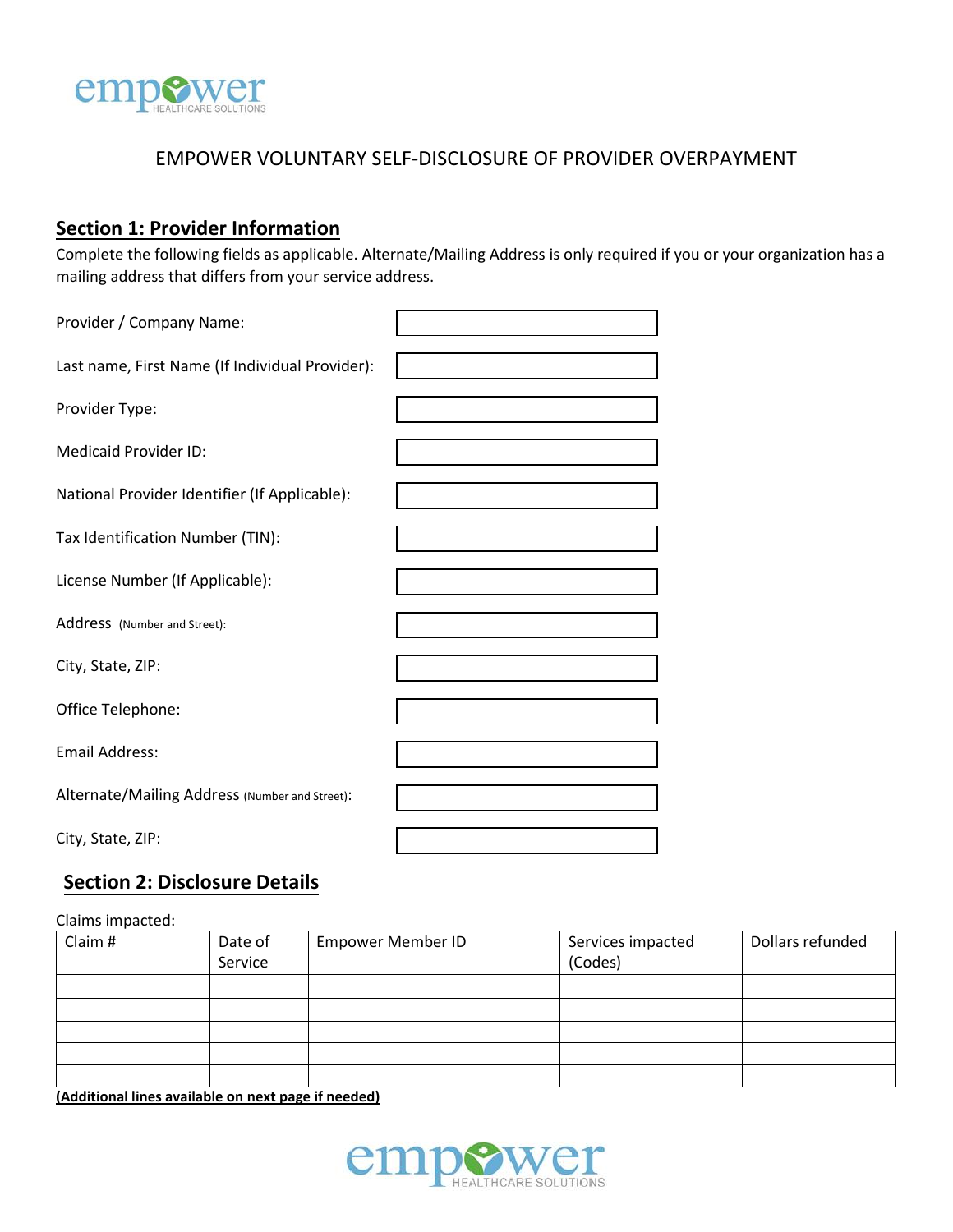# **Section 2: Disclosure Details (Continued)**

| Claim # | Date of<br>Service | Empower Member ID | Services impacted<br>(Codes) | Dollars refunded |
|---------|--------------------|-------------------|------------------------------|------------------|
|         |                    |                   |                              |                  |
|         |                    |                   |                              |                  |
|         |                    |                   |                              |                  |
|         |                    |                   |                              |                  |
|         |                    |                   |                              |                  |
|         |                    |                   |                              |                  |
|         |                    |                   |                              |                  |
|         |                    |                   |                              |                  |
|         |                    |                   |                              |                  |
|         |                    |                   |                              |                  |
|         |                    |                   |                              |                  |
|         |                    |                   |                              |                  |
|         |                    |                   |                              |                  |
|         |                    |                   |                              |                  |
|         |                    |                   |                              |                  |

## **SECTION 3: REFUND EXPLANATION**

Please explain in detail reason for overpayment for each claim indicated above:

| Claim # | Reason for overpayment |
|---------|------------------------|
|         |                        |
|         |                        |
|         |                        |
|         |                        |
|         |                        |
|         |                        |
|         |                        |
|         |                        |
|         |                        |
|         |                        |
|         |                        |
|         |                        |
|         |                        |
|         |                        |
|         |                        |
|         |                        |
|         |                        |
|         |                        |
|         |                        |
|         |                        |